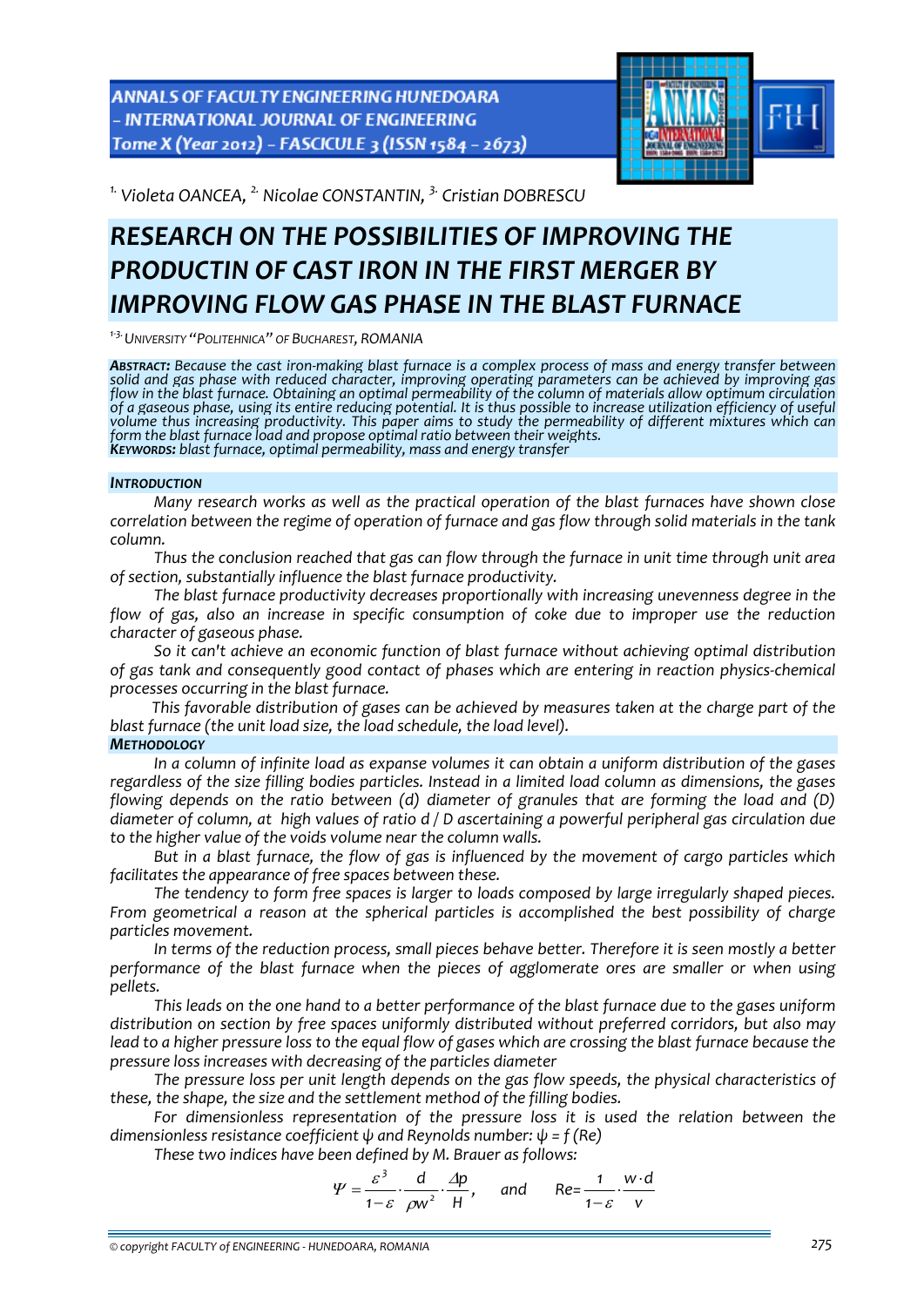where:  $\varepsilon$ - the goals factor in the column load; d- the diameter of filling bodies [m];  $\rho$ - the gases density that flows through the load [kg/m<sup>3</sup>]; v- the kinematic viscosity of gases [m<sup>2</sup>/s]; w- the speed of gases *flow in the empty column [m/s]; H‐ the height column of load [m];*

*The loss of pressure has already been measured in a variety of materials. Most researches have been limited to the monogranulare materials and only few bigranulare materials such as the type of materials introduced into the blast furnace.*

## *ANALYSES/ RESULTS*

*This paper aims to present the results and conclusions drawn for experiments with components materials of blast furnaces load from Romania.*

*The experiments dealt with determining the permeability of columns consisting of coke material, agglomerated, pellets but for comparison term and artificial load consisting by glass beads with diameter close to the pellets.*

*It has been followed the possibility of obtaining an optimum permeability for a column with similar load to that of cargo tank blast furnace, with the ultimate goal of increasing the intensity of operation by improving the gases flow through the blast furnace tank.*

*Experiments were conducted in the laboratory of Metallurgy of Cast Iron, Siderurgy Department from University "Politehnica" of Bucharest. The experimental installation is shown schematically in Figure 1.*

*The installation comprises a cylindrical container (1) with the height of 1.35 m and 0.35 m in diameter, provided at the top with a state gas valve for measuring the gas pressure after it passes through the granular load from the*



*Figure 1. The experimental installation* 

 $\alpha$  column (2). The cylinder is closed with a conical cap fitted with a gas discharge pipe (3). In the lower area there is a filler cap for draining of installation  $(4)$ . Under the filling area is another one of pressure *equalization (5). It consists of a cylindrical tube provided at both ends with flares of extending and* tightens. Here there is a flare connected to measure the gases pressure in the entry of column load (6). The cylinder is fed with gas (air) through a pipe fitted with a valve for regulating the gas flow  $(7)$ . The *flow measurement is made with a measurement diaphragm. (8). Gas supply (air) is made through a motor‐blower group. Table 1.*

|                |                          |                 | Table 1.     | Equivalent<br>Average<br>diameter[m]<br>diameter[m]<br>0.019<br>0.019<br>0.012<br>0.012 |                                     |  |
|----------------|--------------------------|-----------------|--------------|-----------------------------------------------------------------------------------------|-------------------------------------|--|
| Exp No         | Load                     | Type of<br>load |              |                                                                                         | Goals<br>$coefficient(\varepsilon)$ |  |
| 1              | $1/1$ balls              | layer           |              |                                                                                         | 0.371                               |  |
| $\overline{2}$ | $1/1$ pellets            | layer           |              |                                                                                         | 0.387                               |  |
| $\overline{3}$ | 1/1 agglomerates         | layer           | 0.03         | 0.03                                                                                    | 0.417                               |  |
| 4              | $1/1$ coke               | layer           | 0.04         | 0.04                                                                                    | 0.478                               |  |
| 5              | $1/3$ balls+2/3 aggl.    | mixture         |              | 0.022                                                                                   | 0.380                               |  |
| 6              | $1/3$ balls+2/3 aggl.    | layer           | 0.19/0.03    | 0.022                                                                                   | 0.371/0.417                         |  |
|                | $2/3$ balls+ $1/3$ aggl. | mixture         |              | 0.0179                                                                                  | 0.378                               |  |
| 8              | $2/3$ balls+ $1/3$ aggl. | layer           | 0.19/0.03    | 0.0179                                                                                  | 0.371/0.417                         |  |
| q              | $1/3$ pellets+2/3 balls  | mixture         |              | 0.0158                                                                                  | 0.35                                |  |
| 10             | $1/3$ pellets+2/3 balls  | layer           | 0.012/0.019  | 0.0158                                                                                  | 0.387/0.371                         |  |
| 11             | 2/3pellets+1/3 balls     | mixture         |              | 0.0168                                                                                  | 0,27                                |  |
| 12             | 2/3pellets+1/3 balls     | layer           | 0.012/0.019  | 0.0168                                                                                  | 0.387/0.371                         |  |
| 13             | $1/3$ balls+2/3 coke     | mixture         |              | 0.029                                                                                   | 0.40                                |  |
| 14             | $1/3$ balls+2/3 coke     | laver           | 0.019/0.04   | 0.029                                                                                   | 0,371/0.478                         |  |
| 15             | $2/3$ balls+1/3 coke     | mixture         |              | 0.023                                                                                   | 0.39                                |  |
| 16             | $1/3$ coke+ $2/3$ aggl.  | mixture         |              | 0.0186                                                                                  | 0.39                                |  |
| 17             | $1/3$ coke+ $2/3$ aggl.  | layer           | 0.045/0.016  | 0.0186                                                                                  | 0.478/0.395                         |  |
| 18             | $1/3$ coke+ $2/3$ aggl.  | mixture         |              | 0.0248                                                                                  | 0.40                                |  |
| 19             | 1/3 coke+2/3 aggl.       | layer           | 0.04 / 0.021 | 0.0248                                                                                  | 0.465/0.405                         |  |

*The dependences Δp = f (Qa), y = f(x)*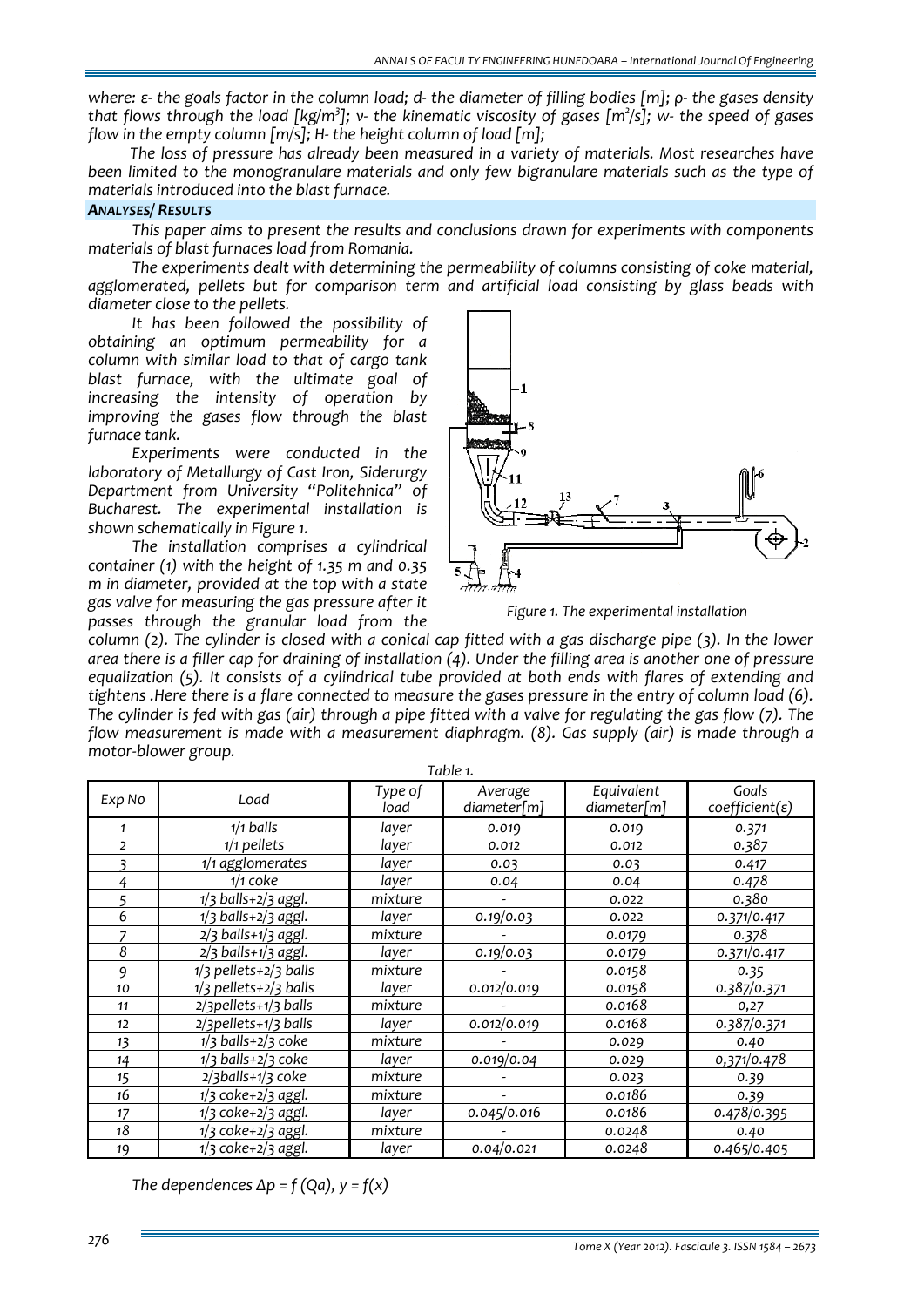| Table 2.        |                             |          |                   |  |  |  |
|-----------------|-----------------------------|----------|-------------------|--|--|--|
| Exp No          | Eq $\Delta p = f(Qa)$       | $y_{xy}$ | The slope of line |  |  |  |
|                 | $Y=1.542X-74.10$            | 0.970    | 57.03             |  |  |  |
| $\overline{2}$  | Y=1.570x-39.15              | 0.976    | 57.50             |  |  |  |
| 3               | $Y=0.887x-39.15$            | 0.966    | 41.57             |  |  |  |
| 4               | $Y = 1.208x - 64.21$        | 0.969    | 50.38             |  |  |  |
| 5               | $Y = 1.134X - 56.26$        | 0.960    | 48.59             |  |  |  |
| $\overline{6}$  | $\overline{Y=1.035x-52.95}$ | 0.965    | 45.98             |  |  |  |
| 7               | $\overline{Y=1.614x-73.78}$ | 0.978    | 58.12             |  |  |  |
| 8               | $\overline{Y=1.294x-55.42}$ | 0.981    | 52.30             |  |  |  |
| 9               | $Y = 2.188x - 80.46$        | 0.975    | 65.43             |  |  |  |
| 10              | $Y = 2.474X - 116.84$       | 0.965    | 67.99             |  |  |  |
| 11              | $Y = 2.577X - 121.48$       | 0.968    | 68.79             |  |  |  |
| 12              | $Y=2.010X-85.52$            | 0.969    | 63.54             |  |  |  |
| 13              | Y=1.442x-75.012             | 0.969    | 55.26             |  |  |  |
| 14              | $Y=1.396x-79.75$            | 0.966    | 54.38             |  |  |  |
| 15              | $\sqrt{Y}$ =1.596x-75.59    | 0.969    | 57.93             |  |  |  |
| $\overline{16}$ | Y=1.151x-53.03              | 0.970    | 41.73             |  |  |  |
| 17              | $\overline{Y=0.892x-40.12}$ | 0.977    | 49.01             |  |  |  |
| 18              | Y=1.027x-50.449             | 0.951    | 45.76             |  |  |  |
| 19              | $\overline{Y=0.789x-36.97}$ | 0.945    | 38.27             |  |  |  |

*The experimental dates and a series of mathematical results of statistical processing are presented in Tables 1 and 2.* 

In the table 2 there are presented the linear correlations between pressure loss  $y = \Delta p$  in [mmH, O] and flow of air blown into the column x=Qa in [m<sup>3</sup>/h] of the form y = f (x). For all 19<sup>th</sup> experiments were *drawn simple linear correlations which can be accepted considering the correlation of coefficient values yxy higher than 0.9. Grouping favorable studied cases and drawing lines in the same rectangular coordinates some important conclusions are obtained.*

#### *CONCLUSIONS*

*Among the conclusions of the conducted research can be mentioned:* 

*The loads consisting of two granules size with small diameter d<sub>k</sub> and large diameter d<sub>g</sub> can represent the conditions from modern blast furnaces in which the load basically consists of agglomerates and coke, well grinded and loaded in granulate limits prescribed. In the case of loads formed by granules with two dimensions, the permeability varies according to how the load is made of in distinct layers or homogenous mixtures.*

 *confirming the experiments of Foumas, the coefficient of goals mixture (εm) passes through a* minimum at about 28-30% large granules in mixture, the values of  $\varepsilon_m$  decrease in the same time with *the diameters ratio dk/dg.;*

it is observed that regardless of the blowing air speed in the column, the pressure loss is greater at *homogeneous mixtures than at loads in separate layers;*

 *the value of medium goals coefficient (εm) decreases proportionally with the size difference between the diameters of components (this value is best shown by these experiments (16 and 18);*

the coefficient values of goals for monogranular loads are different by the type of material. It can be noticed that at the same mixture of two different diameters the goals coefficient is not the same for *different proportion participation of those two types of granules, (exp 9, 11).*

looking at the correlations  $y = f(x)$  that means  $\Delta p = f(Q)$ , presented in Table 2, it can be observed the *increase of Δp with Qa for all experimental situations;*

for the mixtures made of the same type of granules the increasing of  $\Delta p$  with Qa is more emphasized by the time the increasing of small granules proportion in the load (which is visible following the *lines slope α in Table 2;*

for the same type of bigranulare loads the increase of  $\Delta p$  with Qa is more emphasized for mixtures *than for loads in separate layers;*

for the monogranulare loads the increase of  $\Delta p$  with Qa is faster for loads with a smaller coefficient *of goals.*

*As the gas flow through the furnace load, uniform and without fault in the descending column of material, requires minimal pressure loss, indicates that the upper area of the furnace (the granular area)* there are advantageous to use the loads of granules of equal size between them, and the charging to be *done in layers, each layer comprising granules of the same diameter.* 

*From the technological point of view regarding the behavior of materials from the blast furnace* load and in the other areas of the blast furnace it is necessary the existence of a certain ratio different from the value 1 between agglomerate granulation and of the coke, the value of this ratio being 0.35 to *0.40.*